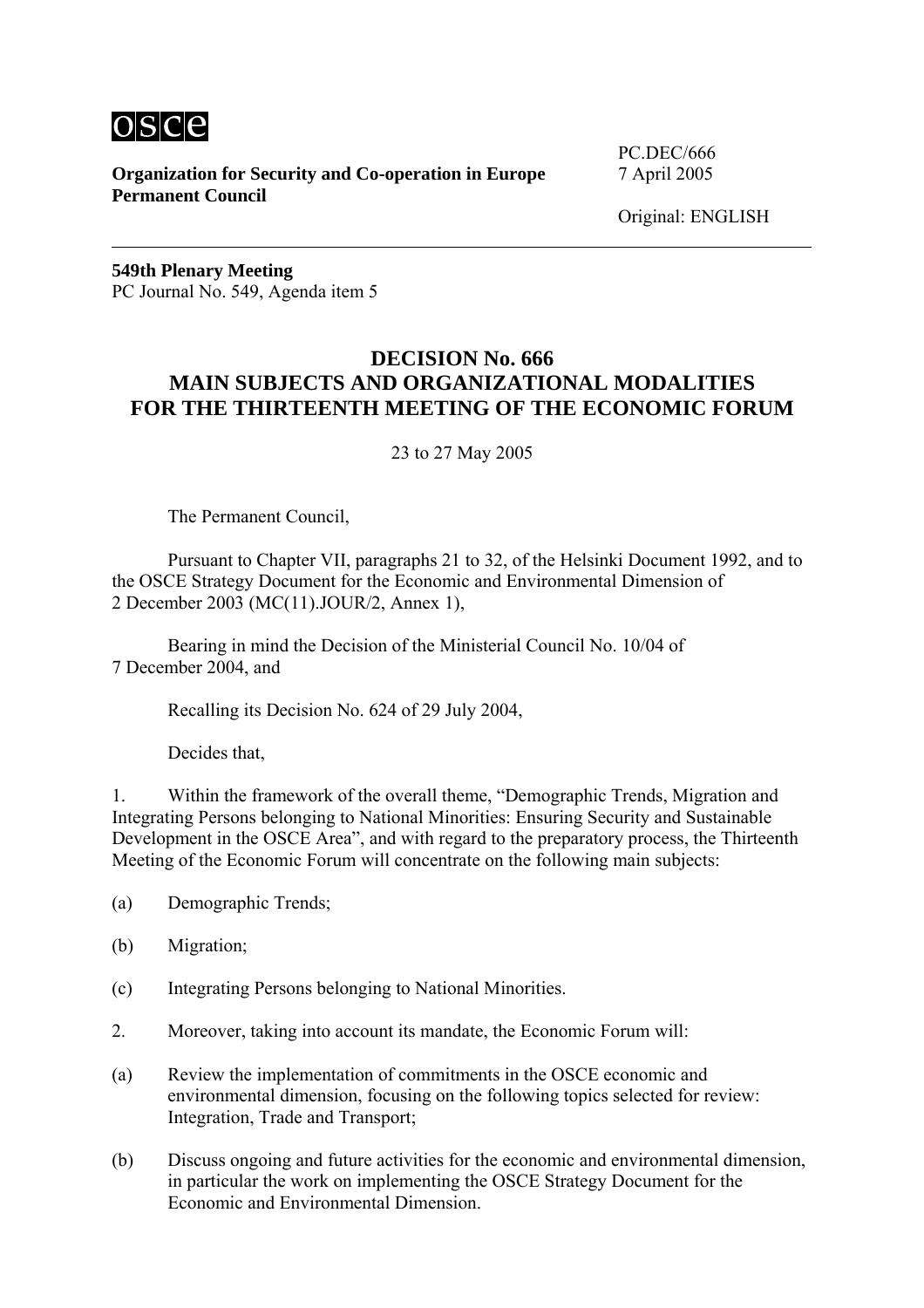3. The participating States are encouraged to be represented at a high level, by senior officials responsible for shaping international economic and environmental policy in the OSCE area. Participation of representatives from the business and scientific communities as well as other relevant actors of civil society in their delegations would be welcome.

4. As in previous years, the format of the Economic Forum should provide for the active involvement of relevant international organizations and encourage open discussions.

5. The following international organizations, international organs, regional groupings and conferences of States are invited to participate in the Thirteenth Meeting of the Economic Forum: Adriatic and Ionic Initiative; Asian Development Bank; Barents Euro-Arctic Council; Black Sea Economic Co-operation; Central Asian Co-operation Organization; Central European Initiative; Commonwealth of Independent States; Council of the Baltic Sea States; Council of Europe; Economic Co-operation Organization; Eurasian Economic Community; European Bank for Reconstruction and Development; European Environment Agency; European Investment Bank; Food and Agriculture Organization of the United Nations; GUUAM; Intergovernmental Commission TRACECA; International Atomic Energy Agency; International Centre for Migration Policy Development; International Committee of the Red Cross; International Labour Organization; International Monetary Fund; International Organization for Migration; Joint United Nations Programme on HIV/AIDS; North Atlantic Treaty Organization; Office of the United Nations High Commissioner for Refugees; Organisation for Economic Co-operation and Development; Organization of the Islamic Conference; Organization of the Treaty of Collective Security; Secretariat of the United Nations Framework Convention on Climate Change; Shanghai Co-operation Organization; Southeast European Co-operative Initiative; South-East European Co-operation Process; Stability Pact for South Eastern Europe; United Nations Children's Fund; United Nations Conference on Trade and Development; United Nations Development Fund for Women; United Nations Development Programme; United Nations Economic Commission for Europe; United Nations Educational, Scientific and Cultural Organization; United Nations Environment Programme; United Nations Human Settlements Programme; United Nations Industrial Development Organization; United Nations Office on Drugs and Crime; United Nations Population Fund; United Nations Secretariat of the Convention to Combat Desertification; World Bank Group; World Customs Organization; World Food Programme; World Health Organization; World Tourism Organization; World Trade Organization and other relevant organizations.

6. The Mediterranean Partners for Co-operation (Algeria, Egypt, Israel, Jordan, Morocco and Tunisia) and the Partners for Co-operation (Afghanistan, Japan, the Republic of Korea, Mongolia and Thailand) are invited to participate in the Economic Forum.

7. Upon request by a delegation of an OSCE participating State, regional groupings or expert academics and business representatives may also be invited, as appropriate, to participate in the Thirteenth Economic Forum.

8. Subject to the provisions contained in Chapter IV, paragraphs 15 and 16, of the Helsinki Document 1992, the representatives of non-governmental organizations with relevant experience in the area under discussion are also invited to participate in the Meeting.

9. The Chair of the Forum will present summary conclusions drawn from the discussions at the end of the Meeting. The Economic and Environmental Subcommittee of the Permanent